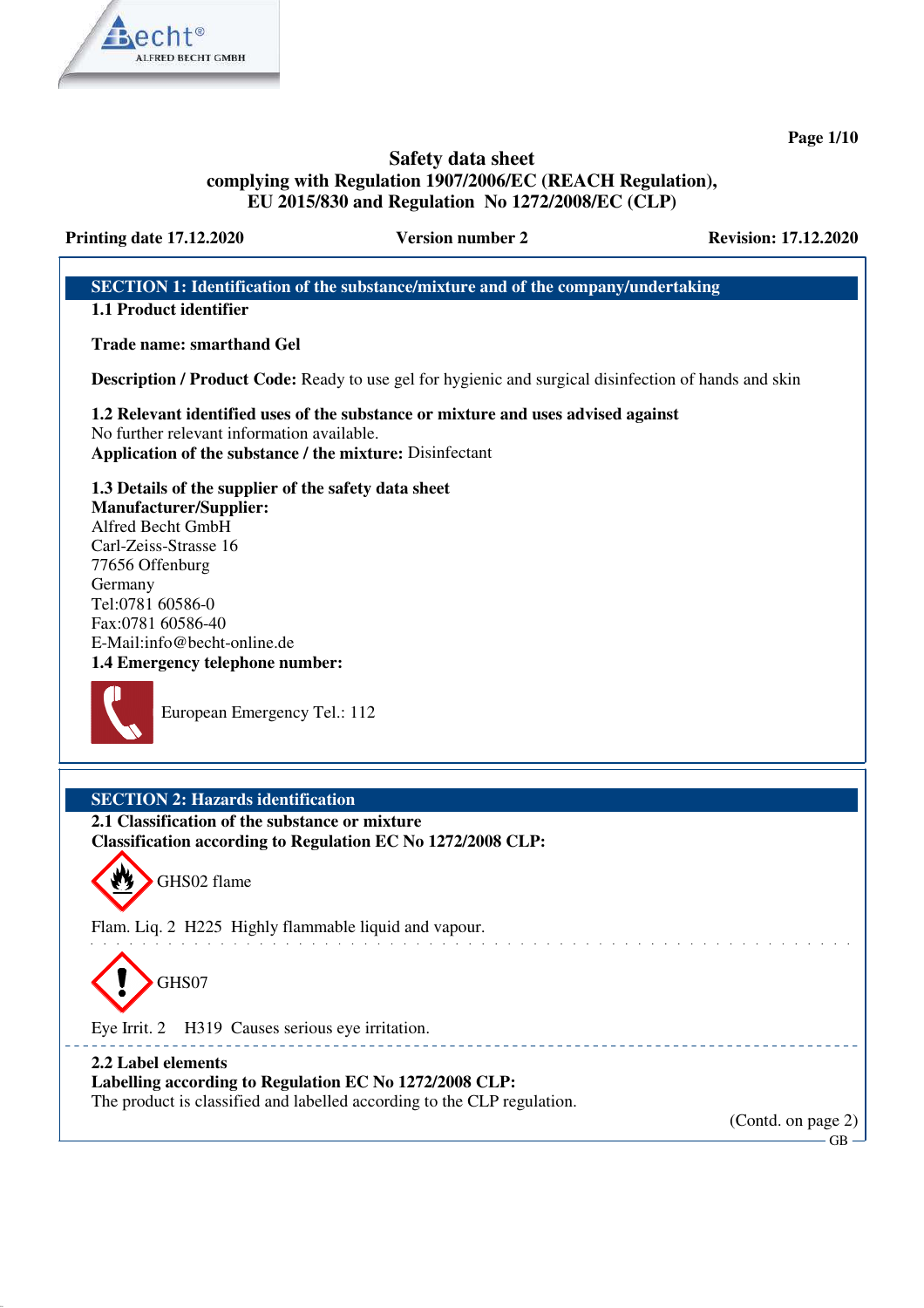| EU 2013/030 and Regulation TW 12/2/2000/EC (CLF)                          |                                                                                 |                                                                                                                                                    |                             |
|---------------------------------------------------------------------------|---------------------------------------------------------------------------------|----------------------------------------------------------------------------------------------------------------------------------------------------|-----------------------------|
| <b>Printing date 17.12.2020</b>                                           |                                                                                 | <b>Version number 2</b>                                                                                                                            | <b>Revision: 17.12.2020</b> |
| <b>Trade name: smarthand Gel</b>                                          |                                                                                 |                                                                                                                                                    |                             |
|                                                                           |                                                                                 |                                                                                                                                                    | (Contd. of page 1)          |
| <b>Hazard pictograms:</b>                                                 |                                                                                 |                                                                                                                                                    |                             |
| GHS02<br>GHS07                                                            |                                                                                 |                                                                                                                                                    |                             |
| <b>Signal word: Danger</b>                                                |                                                                                 |                                                                                                                                                    |                             |
| <b>Hazard statements:</b>                                                 | H225 Highly flammable liquid and vapour.<br>H319 Causes serious eye irritation. |                                                                                                                                                    |                             |
| <b>Precautionary statements</b>                                           |                                                                                 |                                                                                                                                                    |                             |
| P <sub>102</sub>                                                          | Keep out of reach of children.                                                  |                                                                                                                                                    |                             |
| P <sub>210</sub>                                                          | smoking.                                                                        | Keep away from heat, hot surfaces, sparks, open flames and other ignition sources. No                                                              |                             |
| P <sub>233</sub>                                                          | Keep container tightly closed.                                                  |                                                                                                                                                    |                             |
|                                                                           |                                                                                 | P305+P351+P338 IF IN EYES: Rinse cautiously with water for several minutes. Remove contact lenses, if<br>present and easy to do. Continue rinsing. |                             |
| P501                                                                      | regulations.                                                                    | Dispose of contents/container in accordance with local/regional/national/international                                                             |                             |
| 2.3 Other hazards<br><b>PBT:</b> Not applicable.<br>vPvB: Not applicable. | <b>Results of PBT and vPvB assessment</b>                                       |                                                                                                                                                    |                             |

# **SECTION 3: Composition/information on ingredients**

**3.2 Chemical characterisation: Mixtures**

**Description:** Mixture: consisting of the following components.

| <b>Ingredients according Regulation (EU) 830/2015:</b>                                   |                                                                               |     |
|------------------------------------------------------------------------------------------|-------------------------------------------------------------------------------|-----|
| $CAS: 64-17-5$                                                                           | ethanol                                                                       | 70% |
| EINECS: 200-578-6                                                                        | $\otimes$ Flam. Liq. 2, H225; $\otimes$ Eye Irrit. 2, H319                    |     |
| Index number: 603-002-00-5                                                               |                                                                               |     |
| $CAS: 67-63-0$                                                                           | propan-2-ol                                                                   | 2%  |
| EINECS: 200-661-7                                                                        | $\diamond$ Flam. Liq. 2, H225; $\diamond$ Eye Irrit. 2, H319; STOT SE 3, H336 |     |
| Index number: 603-117-00-0                                                               |                                                                               |     |
| Additional information: For the wording of the listed hazard phrases refer to section 16 |                                                                               |     |

**Additional information:** For the wording of the listed hazard phrases refer to section 16.

### **SECTION 4: First aid measures**

#### **4.1 Description of first aid measures**

#### **General information:**

Take affected persons out into the fresh air.

Seek immediate medical advice.

#### **After inhalation:**

Supply fresh air and to be sure call for a doctor. Seek medical treatment in case of complaints.

(Contd. on page 3)

 $-GB$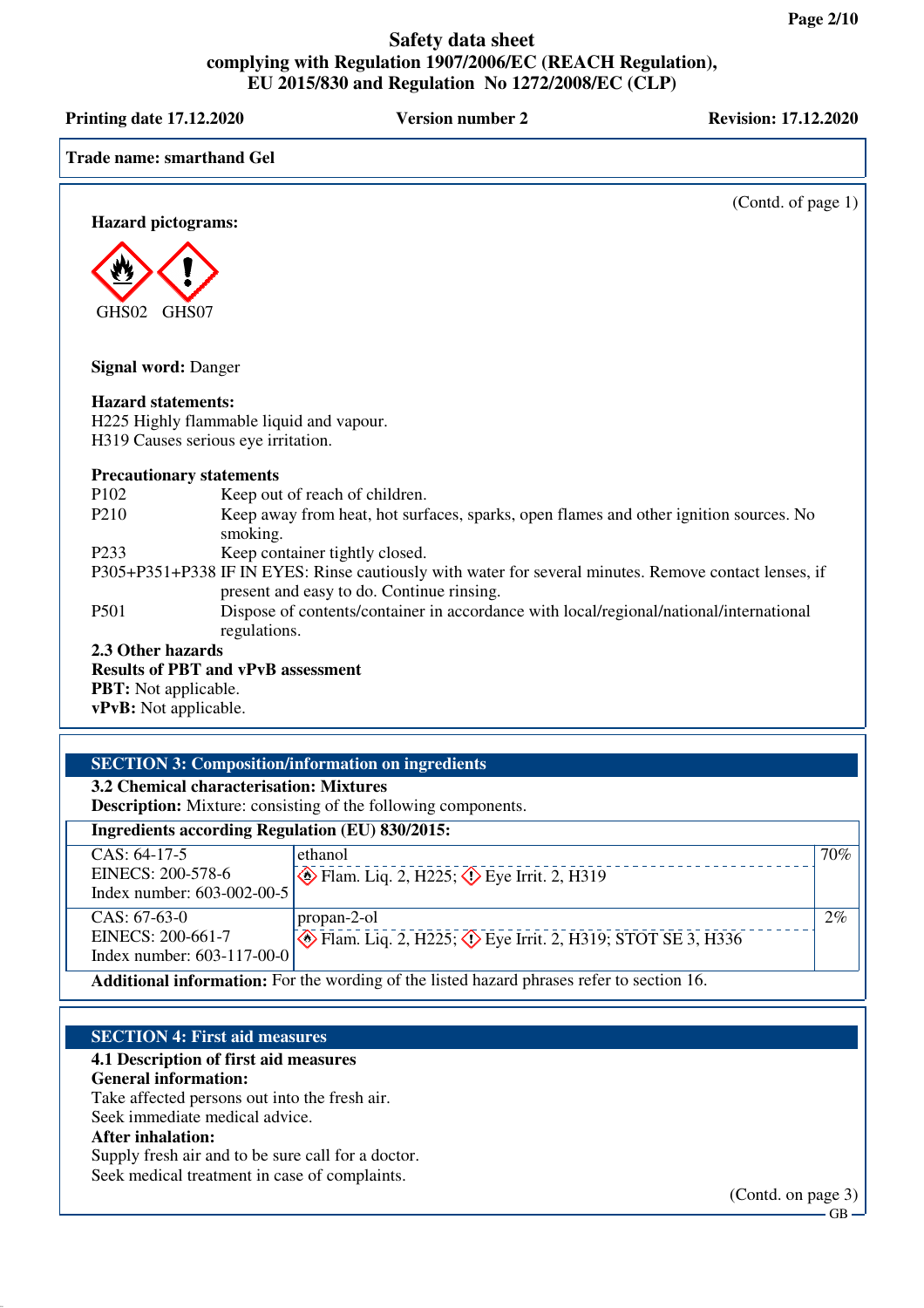# **Printing date 17.12.2020 Version number 2 Revision: 17.12.2020**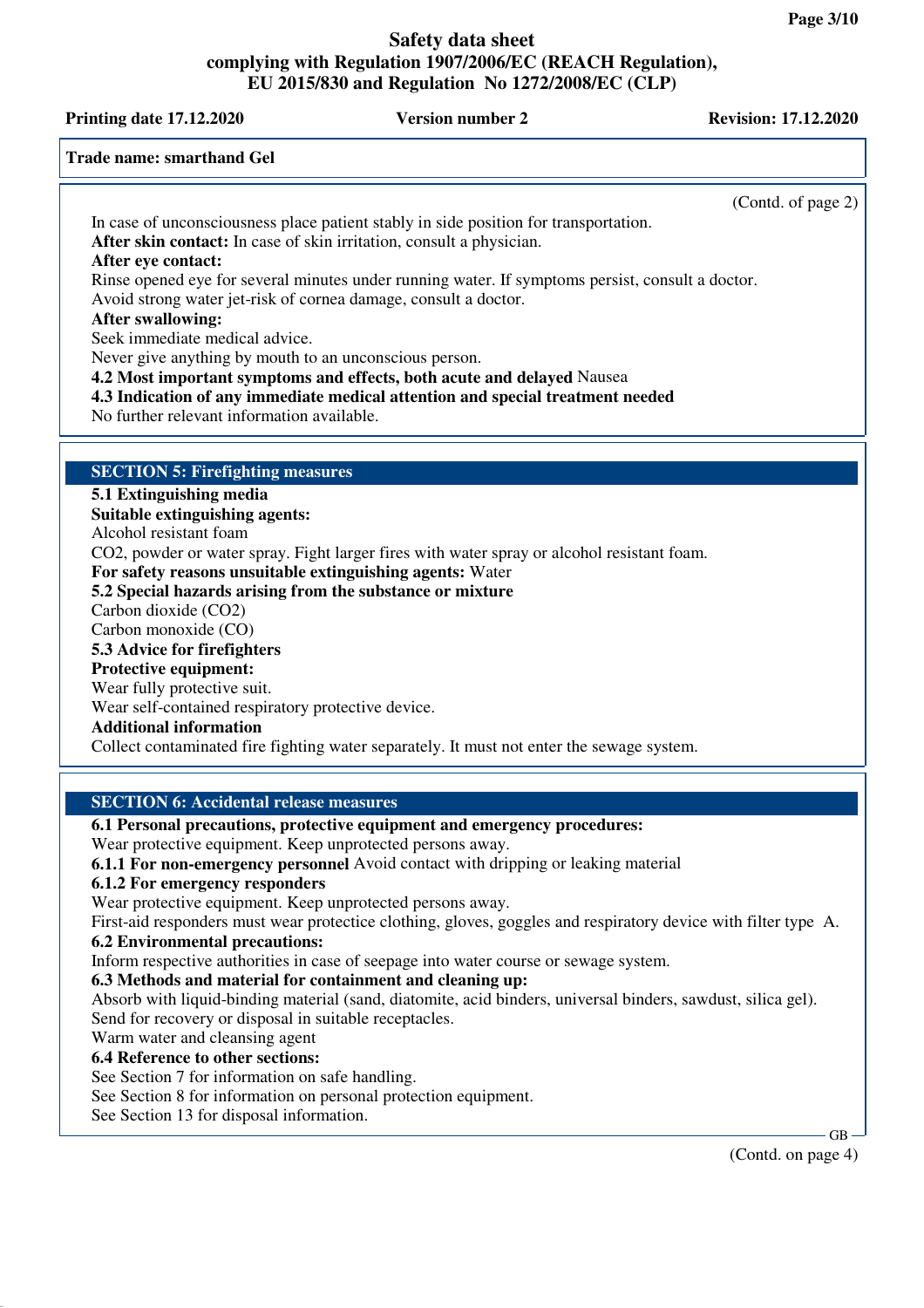**Printing date 17.12.2020 Version number 2 Revision: 17.12.2020** 

**Trade name: smarthand Gel**

(Contd. of page 3)

# **SECTION 7: Handling and storage**

**7.1 Precautions for safe handling**

Avoid contact with skin, eyes and clothing.

Open and handle receptacle with care.

**Information about fire - and explosion protection:**

Keep ignition sources away - Do not smoke.

Prevent impact and friction. Protect from heat. **7.2 Conditions for safe storage, including any incompatibilities Storage:** Store in cool, dry conditions in well sealed receptacles. **Requirements to be met by storerooms and receptacles:** Store in a cool location. **Information about storage in one common storage facility:** Do not store together with oxidising and acidic materials. **Further information about storage conditions:** Store receptacle in a well ventilated area. Store in cool, dry conditions in well sealed receptacles. **7.3 Specific end use(s)** No further relevant information available.

# **SECTION 8: Exposure controls/personal protection**

**8.1 Control parameters**

**Ingredients with limit values that require monitoring at the workplace:**

**CAS: 64-17-5 ethanol**

WEL (Great Britain) Long-term value: 1920 mg/m³, 1000 ppm

**CAS: 67-63-0 propan-2-ol**

WEL (Great Britain) Short-term value: 1250 mg/m<sup>3</sup>, 500 ppm Long-term value: 999 mg/m<sup>3</sup>, 400 ppm

# **8.2 Exposure controls**

**8.2.1. Appropriate engineering controls** Provide adequate ventilation.

**Personal protective equipment General protective and hygienic measures:** Keep away from foodstuffs, beverages and feed. Avoid contact with the eyes. **Respiratory protection:**



Use suitable respiratory protective device in case of insufficient ventilation.

(Contd. on page 5)

 $-GR$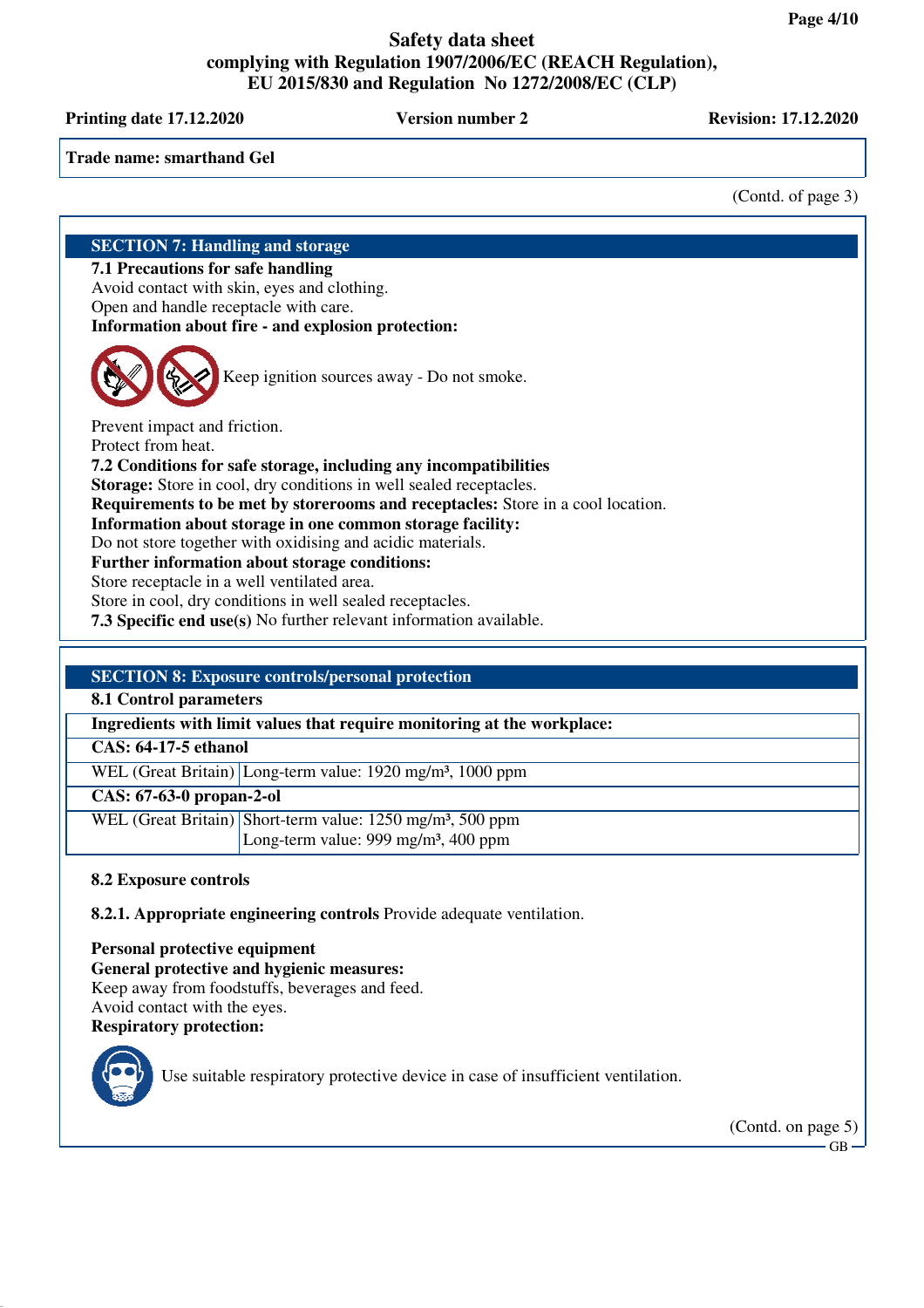**Printing date 17.12.2020 Version number 2 Revision: 17.12.2020**

**Trade name: smarthand Gel**

(Contd. of page 4)

#### **Protection of hands:**



Protective gloves

Selection of the glove material on consideration of the penetration times, rates of diffusion and the degradation Due to missing tests no recommendation to the glove material can be given for the product/ the preparation/ the chemical mixture.

After use of gloves apply skin-cleaning agents and skin cosmetics.

The glove material has to be impermeable and resistant to the product/ the substance/ the preparation.

# **Material of gloves**

The selection of the suitable gloves does not only depend on the material, but also on further marks of quality and varies from manufacturer to manufacturer. As the product is a mixture of several substances, the resistance of the glove material can not be calculated in advance and has therefore to be checked prior to the application. **Eye protection:**



Tightly sealed goggles (EN 166).

**Body protection:**



Protective work clothing

| <b>SECTION 9: Physical and chemical properties</b>                                      |                                                                                                |  |
|-----------------------------------------------------------------------------------------|------------------------------------------------------------------------------------------------|--|
| 9.1 Information on basic physical and chemical properties<br><b>General Information</b> |                                                                                                |  |
| Appearance:                                                                             |                                                                                                |  |
| Form:                                                                                   | Liquid                                                                                         |  |
| Colour:                                                                                 | Light blue                                                                                     |  |
| Odour:                                                                                  | Aromatic                                                                                       |  |
| <b>Odour threshold:</b>                                                                 | Not determined                                                                                 |  |
| pH value at $20^{\circ}$ C:                                                             | $5.5 - 7$                                                                                      |  |
| Initial boiling point and boiling range: 80 °C                                          |                                                                                                |  |
| <b>Flash point:</b>                                                                     | 21 °C                                                                                          |  |
| <b>Flammability (solid, gas):</b>                                                       | Not applicable                                                                                 |  |
| <b>Auto-ignition temperature:</b>                                                       | 363 °C                                                                                         |  |
| <b>Decomposition temperature:</b>                                                       | Not determined                                                                                 |  |
| <b>Auto-ignition temperature:</b>                                                       | Product is not selfigniting.                                                                   |  |
| <b>Explosive properties:</b>                                                            | Product is not explosive. However, formation of explosive air/vapour<br>mixtures are possible. |  |
|                                                                                         | (Contd. on page 6)                                                                             |  |
|                                                                                         | $GB -$                                                                                         |  |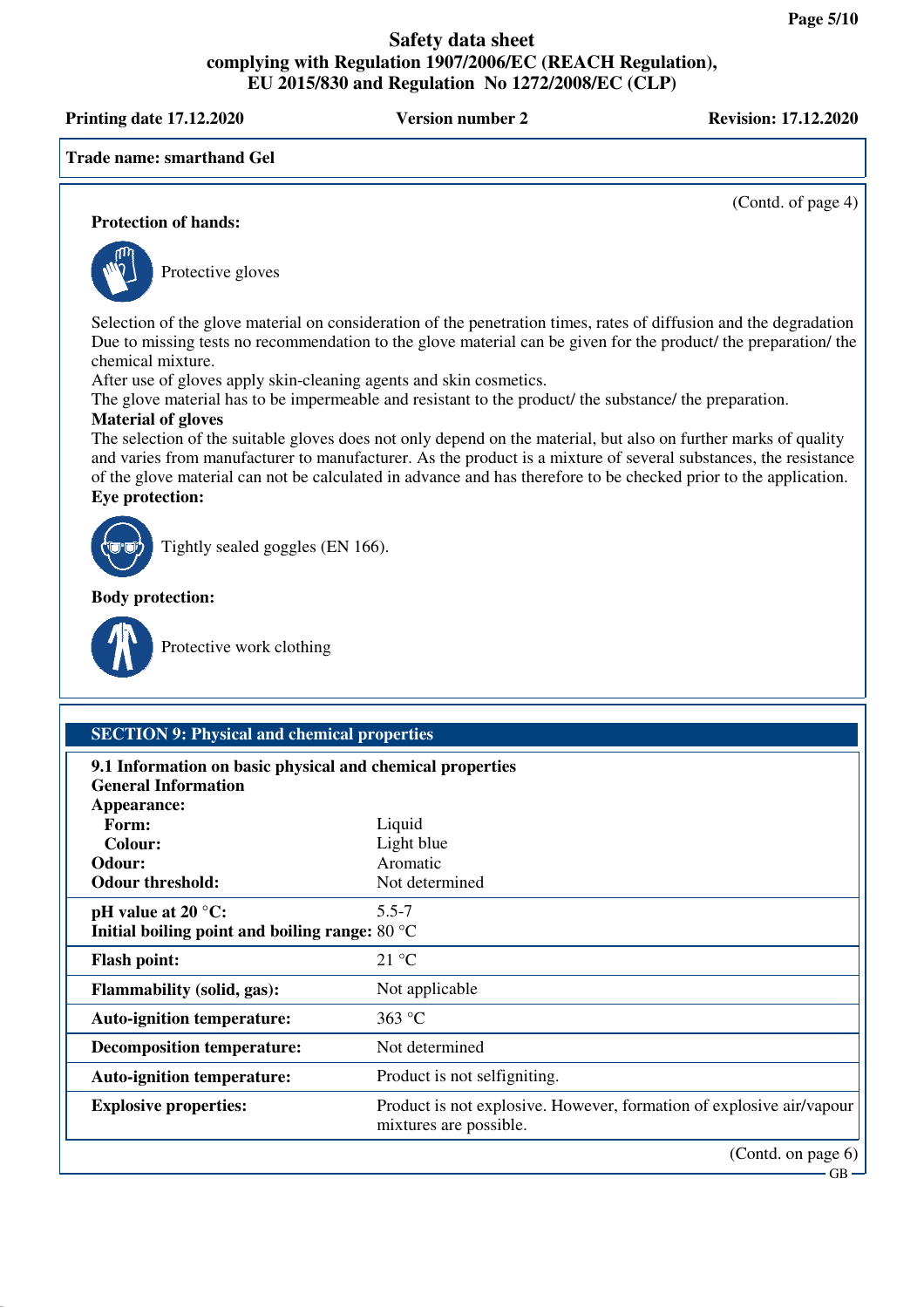| <b>Printing date 17.12.2020</b>                               | <b>Version number 2</b>                    | <b>Revision: 17.12.2020</b> |
|---------------------------------------------------------------|--------------------------------------------|-----------------------------|
| <b>Trade name: smarthand Gel</b>                              |                                            |                             |
|                                                               |                                            | (Contd. of page 5)          |
| <b>Explosion limits:</b>                                      |                                            |                             |
| Lower:                                                        | Not determined                             |                             |
| <b>Upper:</b>                                                 | Not determined                             |                             |
| <b>Oxidising properties</b>                                   | Not oxidising                              |                             |
| Vapour pressure at $20^{\circ}$ C:                            | 5.95 kPa                                   |                             |
| <b>Density:</b>                                               | Not determined                             |                             |
| Relative density at 20 $^{\circ}$ C                           | $0.80$ g/cm <sup>3</sup>                   |                             |
| <b>Vapour density</b>                                         | Not determined                             |                             |
| <b>Evaporation rate</b>                                       | Not determined                             |                             |
| Solubility in / Miscibility with                              |                                            |                             |
| water:                                                        | Fully miscible                             |                             |
| ethanol                                                       | Fully miscible                             |                             |
| <b>Partition coefficient: n-octanol/water:</b> Not determined |                                            |                             |
| <b>Viscosity:</b>                                             |                                            |                             |
| Dynamic:                                                      | Not determined                             |                             |
| <b>Kinematic:</b>                                             | Not determined                             |                             |
| 9.2 Other information                                         | No further relevant information available. |                             |

#### **SECTION 10: Stability and reactivity**

**10.1 Reactivity** Stable under normal conditions

**10.2 Chemical stability** Material is stable under normal conditions.

**Thermal decomposition / conditions to be avoided**

To avoid thermal decomposition do not overheat.

Stable at environment temperature.

**10.3 Possibility of hazardous reactions** No dangerous reactions known.

**10.4 Conditions to avoid** No further relevant information available.

**10.5 Incompatible materials** Oxidizing agents

**10.6 Hazardous decomposition products**

Carbon monoxide

Carbon dioxide

# \* **SECTION 11: Toxicological information**

**11.1 Information on toxicological effects**

**Acute toxicity** Based on available data, the classification criteria are not met.

| LD/LC50 values relevant for classification: |      |                                                                           |
|---------------------------------------------|------|---------------------------------------------------------------------------|
| <b>CAS: 64-17-5 ethanol</b>                 |      |                                                                           |
| Oral                                        | LD50 | 10,470 mg/kg (rat) (Acute Oral Toxicity)                                  |
| Dermal                                      | LD50 | $15,800$ mg/kg (rabbit)                                                   |
|                                             |      | Inhalative $ LC50/4 h$ (vapour) 50 mg/l (rat) (Acute Inhalation Toxicity) |
| CAS: 67-63-0 propan-2-ol                    |      |                                                                           |
| Oral                                        | LD50 | $5,045$ mg/kg (rat)                                                       |
|                                             |      | $(Contd \text{ on } \text{page 7})$                                       |

(Conta. on page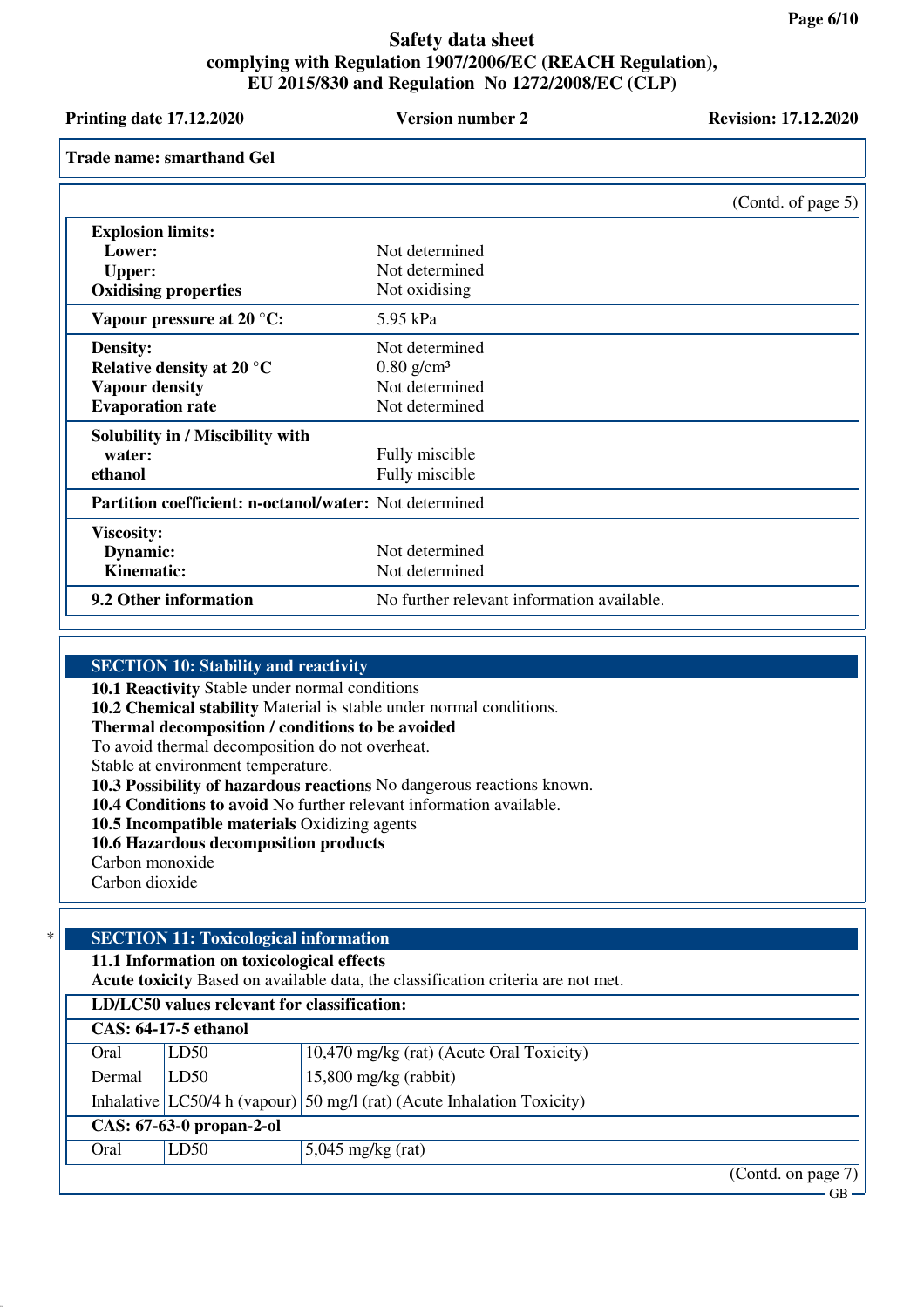**Printing date 17.12.2020 Version number 2 Revision: 17.12.2020** 

|        | <b>Trade name: smarthand Gel</b>                                                                                                                                                                                                                                                  |                                                                                                                                                                                                                                                                                                                                                                                                                                                                                                                                                                                                                                                                                                                                                                                                                                                                                                                                                  |                    |
|--------|-----------------------------------------------------------------------------------------------------------------------------------------------------------------------------------------------------------------------------------------------------------------------------------|--------------------------------------------------------------------------------------------------------------------------------------------------------------------------------------------------------------------------------------------------------------------------------------------------------------------------------------------------------------------------------------------------------------------------------------------------------------------------------------------------------------------------------------------------------------------------------------------------------------------------------------------------------------------------------------------------------------------------------------------------------------------------------------------------------------------------------------------------------------------------------------------------------------------------------------------------|--------------------|
|        |                                                                                                                                                                                                                                                                                   |                                                                                                                                                                                                                                                                                                                                                                                                                                                                                                                                                                                                                                                                                                                                                                                                                                                                                                                                                  | (Contd. of page 6) |
| Dermal | LD50                                                                                                                                                                                                                                                                              | $12,800$ mg/kg (rabbit)                                                                                                                                                                                                                                                                                                                                                                                                                                                                                                                                                                                                                                                                                                                                                                                                                                                                                                                          |                    |
|        | Inhalative $ LC50/4 h$ (vapour) 30 mg/l (rat)                                                                                                                                                                                                                                     |                                                                                                                                                                                                                                                                                                                                                                                                                                                                                                                                                                                                                                                                                                                                                                                                                                                                                                                                                  |                    |
|        | Specific symptoms in biological assay:<br>Serious eye damage/irritation<br>Causes serious eye irritation.<br><b>Additional toxicological information:</b>                                                                                                                         | Skin corrosion/irritation Based on available data, the classification criteria are not met.<br>Respiratory or skin sensitisation Based on available data, the classification criteria are not met.<br>Repeated dose toxicity Based on available data, the classification criteria are not met.<br>CMR effects (carcinogenity, mutagenicity and toxicity for reproduction)<br>Germ cell mutagenicity Based on available data, the classification criteria are not met.<br>Carcinogenicity Based on available data, the classification criteria are not met.<br>Reproductive toxicity Based on available data, the classification criteria are not met.<br><b>STOT-single exposure</b> Based on available data, the classification criteria are not met.<br><b>STOT-repeated exposure</b> Based on available data, the classification criteria are not met.<br>Aspiration hazard Based on available data, the classification criteria are not met. |                    |
|        | <b>SECTION 12: Ecological information</b>                                                                                                                                                                                                                                         |                                                                                                                                                                                                                                                                                                                                                                                                                                                                                                                                                                                                                                                                                                                                                                                                                                                                                                                                                  |                    |
|        | 12.1 Toxicity<br><b>Aquatic toxicity:</b><br>Acute toxicity to fish<br>LC50-11200 mg/l<br>LC50-11000 mg/l, 96 h exp.<br>LC50-8140 mg/l 48 h exp.<br>24h, EC50-10800 mg/l<br>Acute toxicity to Daphnia Magna<br>48h, EC50-9268-14221 mg/l<br>96h, EC50-7750 mg/l<br>EC50-9310 mg/l |                                                                                                                                                                                                                                                                                                                                                                                                                                                                                                                                                                                                                                                                                                                                                                                                                                                                                                                                                  |                    |
|        | <b>CAS: 64-17-5 ethanol</b>                                                                                                                                                                                                                                                       |                                                                                                                                                                                                                                                                                                                                                                                                                                                                                                                                                                                                                                                                                                                                                                                                                                                                                                                                                  |                    |
|        | EC50 5,012 mg/l (Ceriodaphnia sp.)                                                                                                                                                                                                                                                |                                                                                                                                                                                                                                                                                                                                                                                                                                                                                                                                                                                                                                                                                                                                                                                                                                                                                                                                                  |                    |
|        | $LC50$   11,200 mg/l (fresh water)<br>$857$ mg/l (Ars)<br>$275 \text{ mg/l}$ (algae)<br>9.6 mg/l (daphnia magna)                                                                                                                                                                  |                                                                                                                                                                                                                                                                                                                                                                                                                                                                                                                                                                                                                                                                                                                                                                                                                                                                                                                                                  |                    |
|        |                                                                                                                                                                                                                                                                                   | 12.2 Persistence and degradability Biodegradable 45% (5 days)                                                                                                                                                                                                                                                                                                                                                                                                                                                                                                                                                                                                                                                                                                                                                                                                                                                                                    |                    |
|        | 12.3 Bioaccumulative potential log Pow <3<br>12.5 Results of PBT and vPvB assessment<br><b>PBT:</b> Not applicable.<br>vPvB: Not applicable.                                                                                                                                      | 12.4 Mobility in soil No further relevant information available.<br>12.6 Other adverse effects No further relevant information available.                                                                                                                                                                                                                                                                                                                                                                                                                                                                                                                                                                                                                                                                                                                                                                                                        |                    |
|        |                                                                                                                                                                                                                                                                                   |                                                                                                                                                                                                                                                                                                                                                                                                                                                                                                                                                                                                                                                                                                                                                                                                                                                                                                                                                  | $GB -$             |
|        |                                                                                                                                                                                                                                                                                   |                                                                                                                                                                                                                                                                                                                                                                                                                                                                                                                                                                                                                                                                                                                                                                                                                                                                                                                                                  | (Contd. on page 8) |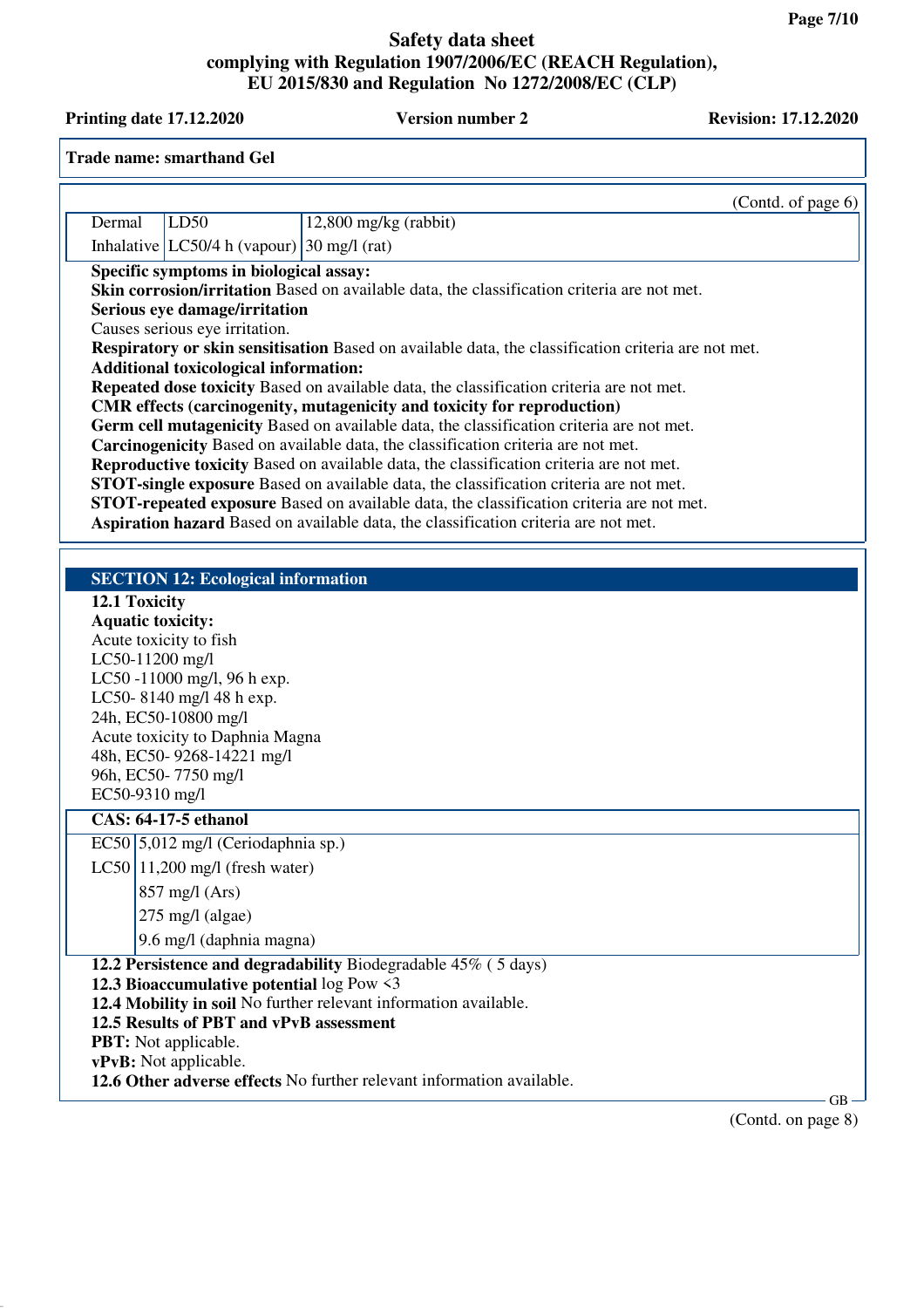**Printing date 17.12.2020 Version number 2 Revision: 17.12.2020**

**Trade name: smarthand Gel**

(Contd. of page 7)

**SECTION 13: Disposal considerations 13.1 Waste treatment methods Recommendation**



Dispose according to National Regulations.



Must not be disposed together with household garbage. Do not allow product to reach sewage system.

Contact manufacturer for recycling information.

### **Uncleaned packaging:**

**Recommendation:**

Disposal must be made according to official regulations.

Packaging may be reused or recycled after cleaning.

**Recommended cleansing agents:** Water, if necessary together with cleansing agents.

| <b>SECTION 14: Transport information</b>                                          |                                                                                                   |
|-----------------------------------------------------------------------------------|---------------------------------------------------------------------------------------------------|
| 14.1 UN-Number<br>ADR, IMDG, IATA                                                 | <b>UN1987</b>                                                                                     |
| 14.2 UN proper shipping name<br><b>ADR</b><br><b>IMDG</b><br><b>IATA</b>          | 1987 ALCOHOLS, N.O.S.<br>ALCOHOLS, N.O.S. (ETHANOL (ETHYL ALCOHOL))<br>ALCOHOLS, N.O.S. (ETHANOL) |
| 14.3 Transport hazard class(es)<br>ADR, IMDG, IATA                                |                                                                                                   |
| <b>Class</b><br>Label                                                             | 3 Flammable liquids.<br>3                                                                         |
| 14.4 Packing group<br>ADR, IMDG, IATA                                             | $\mathbf{I}$                                                                                      |
| <b>14.5 Environmental hazards:</b>                                                | Not applicable.                                                                                   |
| 14.6 Special precautions for user<br><b>EMS Number:</b>                           | Warning: Flammable liquids.<br>$F-E$ , $S-D$                                                      |
| 14.7 Transport in bulk according to Annex II of<br><b>Marpol and the IBC Code</b> | Not applicable.                                                                                   |
|                                                                                   | (Contd. on page 9)<br>$GB -$                                                                      |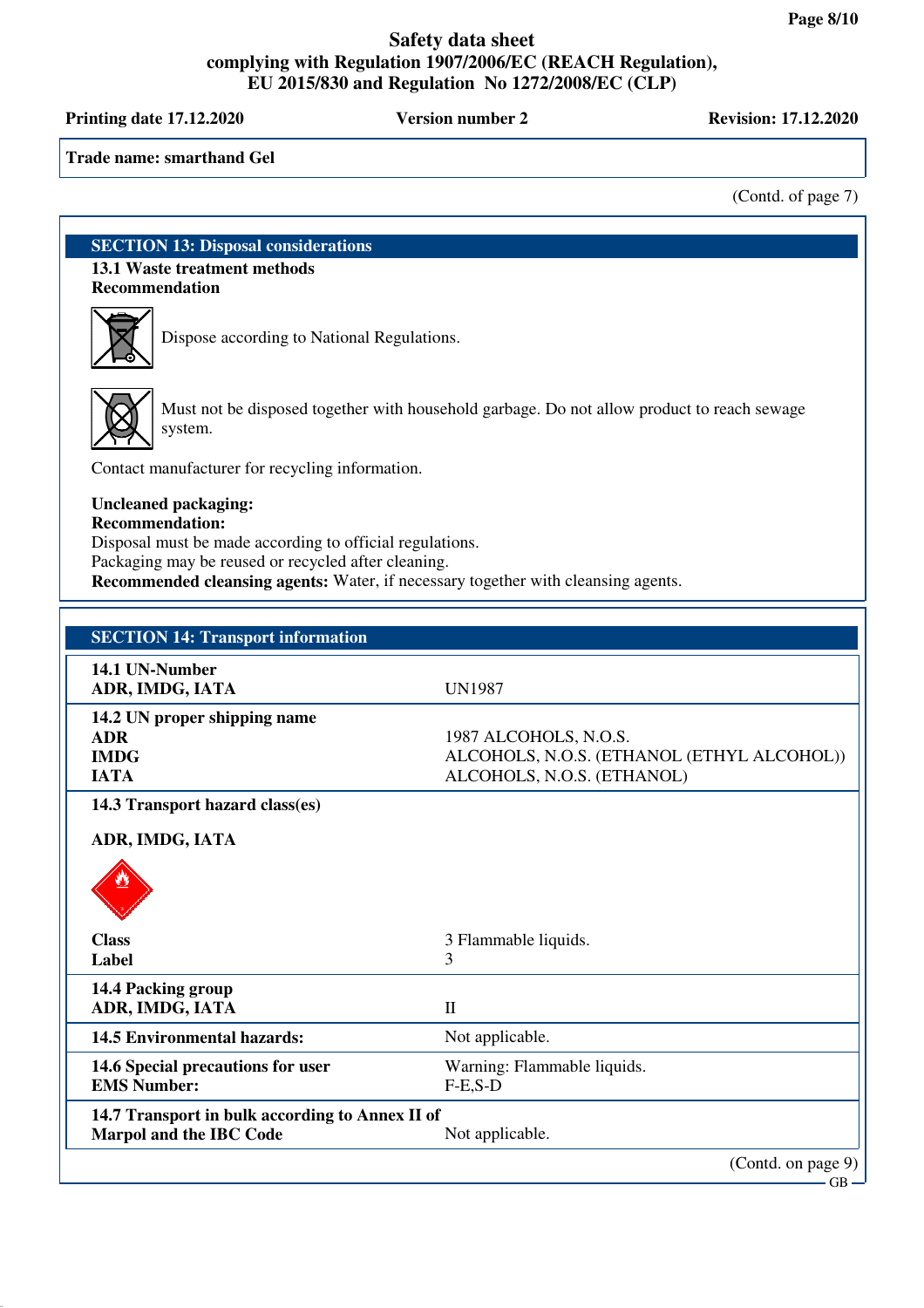**Printing date 17.12.2020 Version number 2 Revision: 17.12.2020 Trade name: smarthand Gel** (Contd. of page 8) **Transport/Additional information: ADR Limited quantities (LQ)** 1L<br> **Excepted quantities (EQ)** Code: E2 **Excepted quantities (EQ)** Maximum net quantity per inner packaging: 30 ml Maximum net quantity per outer packaging: 500 ml **UN "Model Regulation":** UN 1987 ALCOHOLS, N.O.S., 3, II **SECTION 15: Regulatory information 15.1 Safety, health and environmental regulations/legislation specific for the substance or mixture** REACH Regulation 1907/2006/EC Regulation (EU) 2015/830 CLP Regulation 1272/2008/EC Directive 98/24/EC on the protection of health and safety of workers from the risks related to chemicals agents at work. Council Directive 94/33/EC on the protection of young people at work, as ammended. Regulation (EC) No.648/2004 on detergents, as amended. Directive 92/85/EEC on the introduction of measures to encourage improvements in the safety and health at work of pregnant workers and workers who have recently given birth or are breastfeeding, as ammended **Directive 2012/18/EU Named dangerous substances - ANNEX I** None of the ingredients is listed. **Seveso category** P5c FLAMMABLE LIQUIDS **Qualifying quantity (tonnes) for the application of lower-tier requirements** 5.000 t **Qualifying quantity (tonnes) for the application of upper-tier requirements** 50.000 t **REGULATION (EC) No 1907/2006 ANNEX XVII** Conditions of restriction: 3 **National regulations: Other regulations, limitations and prohibitive regulations Substances of very high concern (SVHC) according to REACH, Article 57** It doesn't contain substances of very high concern (SVHC). **15.2 Chemical safety assessment:** A Chemical Safety Assessment has not been carried out. **SECTION 16: Other information** This information is based on our present knowledge. However, this shall not constitute a guarantee for any specific product features and shall not establish a legally valid contractual relationship. **Relevant phrases** H225 Highly flammable liquid and vapour. H319 Causes serious eye irritation. H336 May cause drowsiness or dizziness. **Training hints**

Suitable training on safety in handling, storing and converting the product should be given to the employees based on all the existing information.

(Contd. on page 10)